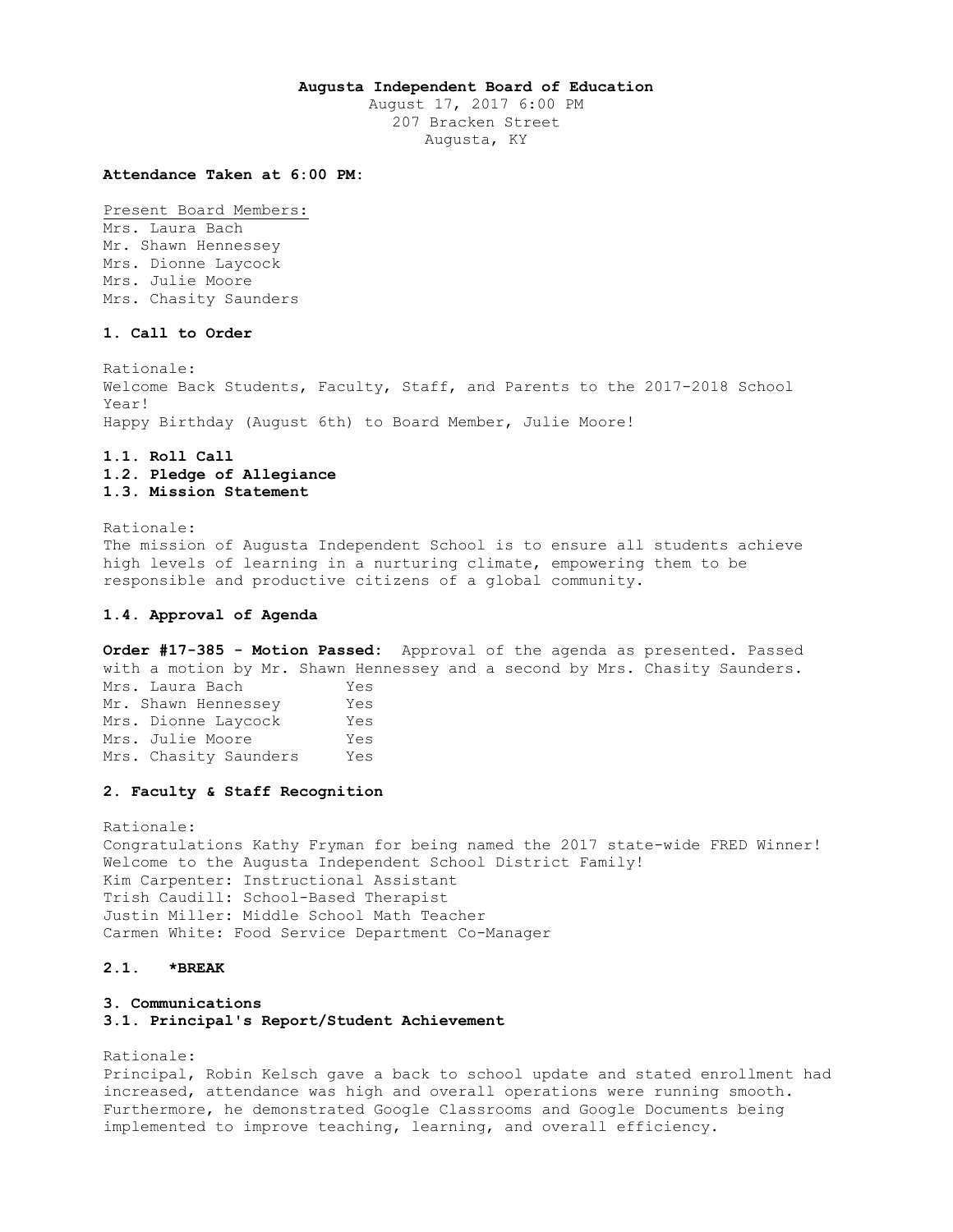Mr. Kelsch stated preliminary test results are promising and the district would know more once they are released later in the fall.

### **3.2. Superintendent's Report**

#### Rationale:

Superintendent, Lisa McCane informed board members Augusta Independent won a \$1,000 Scholarship for a senior at the KEDC golf scramble. She also reported the district would be in session on August 21st for the solar eclipse. She stated the school day would be extended to 4:00 p.m. after the eclipse ends and that students would participate in guided educational activities. Superintendent McCane stated the Augusta Independent Educational Foundation, Inc. intends to apply for a Hayswood Foundation Grant for Chromebooks. Furthermore, Board members were interested in learning more about public charter schools and requested Superintendent McCane research and report findings throughout the year.

# **3.3. Personnel**

Rationale: Certified Hire Justin Miller: Middle School Math Teacher

Classified Resignation Tera Reed: Instructional Assistant

Classified Hires Erica Archibald: Instructional Assistant

Certified Substitute Hires Marie Kelsch, Carol Norris, Tracey Mann, Rebecca Machen, Becky Clark, Nancy Fritz, Levi Gallagher, Warren Lukens, Jennifer Deiter, Mike Appleman, Molly Hargett, Lena Ross

# **3.4. Attendance/Enrollment**

Rationale: Enrollment K-12: 293 Attendance YTD: 98.22%

**3.5. Citizens 3.6. Board Members** 

**4. Business Action/Discussion Items 4.1. Approve Monthly Budget Report** 

Rationale: July 2017 Budget Report General Fund Revenue receipts during the first month totaled \$99,600. Local Revenue: The fitness center has collected \$170 in dues, while \$41 in miscellaneous revenue was received. State Revenue: SEEK funding accounted for \$98,800, while \$520 was received for revenue in lieu of taxes from the state. Federal Revenue: No federal revenue was received. Expenditures through the first month were \$131,000 School Budget: The school's budget is \$19,750. After one month, \$4,500 was spent, with another \$200 obligated. \$1,700 was expended on assessment software, \$875 on dues and fees, \$725 on copying and printing costs, \$700 on technology supplies, and \$575 on general supplies. Maintenance Budget: Expenses totaled \$38,500 after one month. Expenses included \$31,000 for property insurance, \$5,500 on salaries and benefits,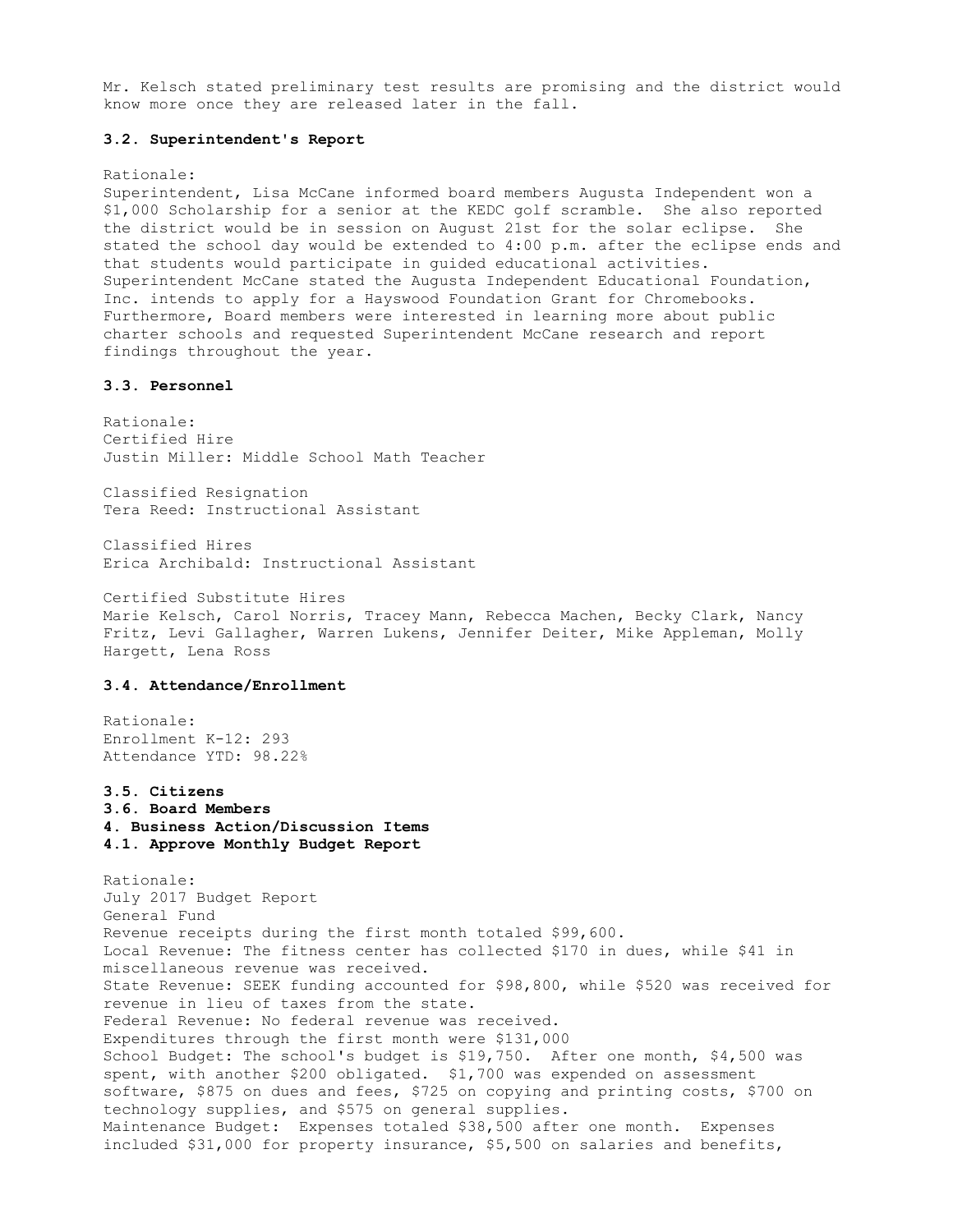\$1,000 on utility services, and \$600 on professional services. 15% of the maintenance budget has been utilized. Transportation Budget: Through July, costs were at approximately \$8,000. \$5,500 was expended on fleet insurance, \$2,100 on salaries and benefits, and \$225 on supplies/services/fees. 8% of the transportation budget has been utilized. For the general fund, expenditures exceeded receipts by approximately \$31,600. Special Revenue Fund State grants with some funds remaining from last year include Instructional Resources, RTA, and Safe Schools, so current-year expenses will be transferred to those grants in August to finish expending those funds. The same is the case for federal grants including IDEA, Perkins, RLIS, and Title 2. Food Service Fund No food service revenue was received in July. Expenses totaled about \$1,000, including \$600 on food and supplies, \$300 on dues and fees, and \$100 was for salaries. The food service balance as of July 31 was -\$982.

**Order #17-386 - Motion Passed:** Approve Monthly Budget Report passed with a motion by Mrs. Dionne Laycock and a second by Mrs. Julie Moore.

Mrs. Laura Bach Yes Mr. Shawn Hennessey Yes Mrs. Dionne Laycock Yes Mrs. Julie Moore Yes Mrs. Chasity Saunders Yes

#### **4.2. Approve Monthly Facilities Report**

Rationale: Monthly Maintenance:

- Replaced school main office door handle
- Disabled water heater in old nurse's office
- Repaired water fountains in basement and upstairs
- Repaired boys sink in main lobby (Greg Taylor)
- Resealed and striped school parking lot (T&K Asphalt)
- Repaired band building fire system after storm (DW Fire)
- Installed new food service dept. point of service computer and software program
- Installed new blinds at board office
- Replaced washer in consumer science classroom
- Repair parapet wall flashing covering coming loose over gym roof (R.J. Construction)

**Order #17-387 - Motion Passed:** Approve Monthly Facilities Report passed with a motion by Mr. Shawn Hennessey and a second by Mrs. Dionne Laycock.

| Mrs. Laura Bach       | Yes |
|-----------------------|-----|
| Mr. Shawn Hennessey   | Yes |
| Mrs. Dionne Laycock   | Yes |
| Mrs. Julie Moore      | Yes |
| Mrs. Chasity Saunders | Yes |

# **4.3. Approve District Goals 2017-2018**

**Order #17-388 - Motion Passed:** Approve District Goals 2017-2018 passed with a motion by Mrs. Chasity Saunders and a second by Mrs. Julie Moore. Mrs. Laura Bach Yes Mr. Shawn Hennessey Yes Mr. Shawn Hennesser,<br>Mrs. Dionne Laycock Yes<br>Yes Mrs. Julie Moore Yes Mrs. Chasity Saunders Yes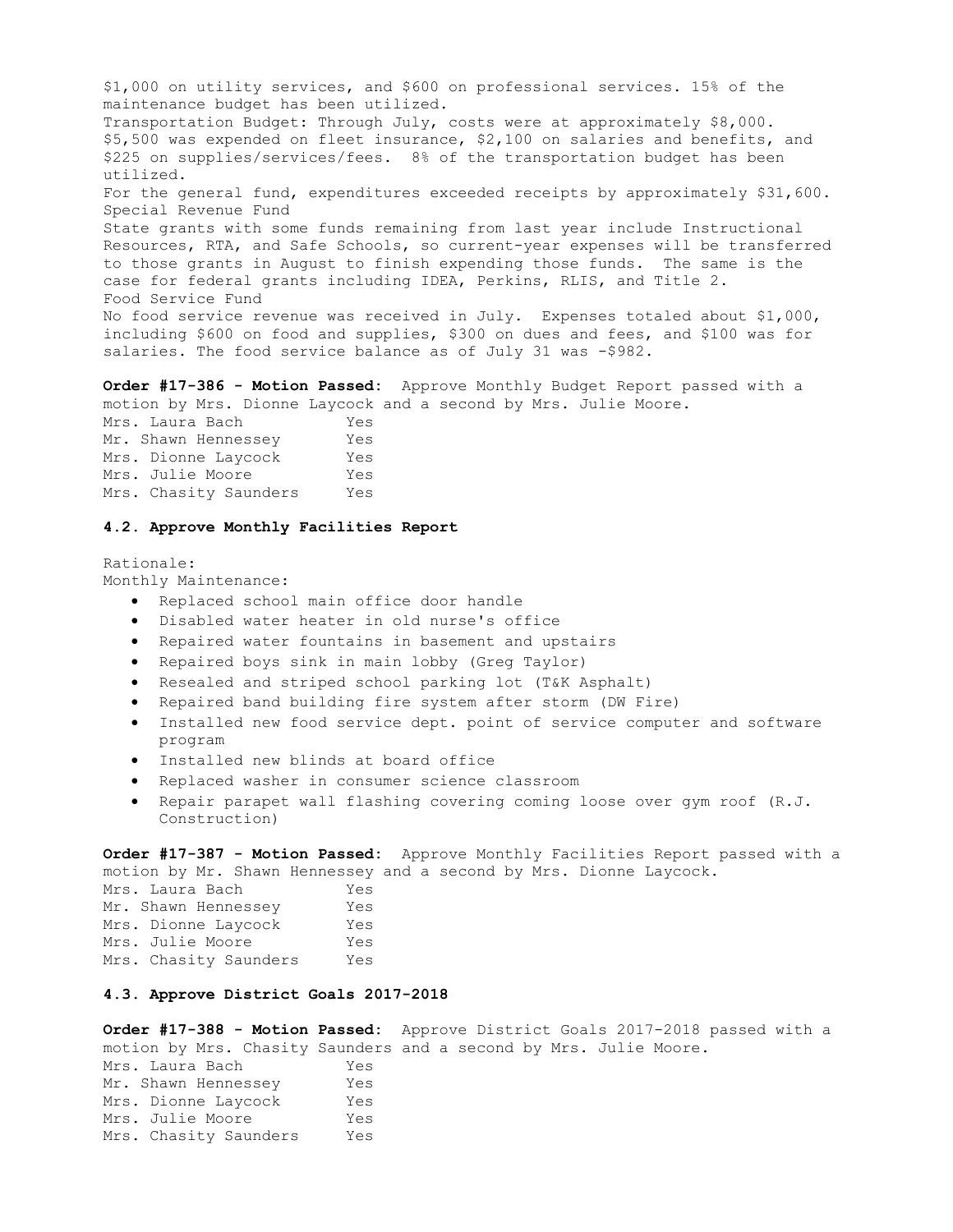#### **4.4. Approve Tax Rates for 2017-2018**

#### Rationale:

Superintendent McCane stated due to budget cuts, increases to expenses, and ongoing building maintenance, she recommended the board opt to take the 4% tax increase with allowable exonerations. By doing so, the current tax rate will increase to \$0.703 cents per \$100 of assessed real estate, generating \$10,776, \$0.703 cents of assessed personal property, generating \$2,645 in personal property taxes. Remaining the same are motor vehicle and water craft at \$0.576 cents and \$0.3 cents for utility taxes. Superintendent McCane stated property growth was only 1/2 of 1% and that was the reason for the larger rate increase. However, the district anticipates over a 30% assessment growth next year. Superintendent McCane stated the district's tax rates will significantly decrease next year once Clopay Plastics, Inc. returns to the property tax rolls. The district will have a unique opportunity in 2018 for an additional local nickel only allowable for facilities projects while tax rates will still be significantly lowered. She stated by adding the extra \$0.5 cents per \$100 assessed property value, tax rates will still be lowered from \$0.703 cents to approximately \$0.576 cents.

The board is required to hold a public hearing and advertise the hearing for at least two consecutive weeks in the newspaper. However, the 4% tax increase is not subject to recall. Real Estate: \$0.703 cents

Personal Property: \$0.703 cents Motor Vehicle/Watercraft: \$0.576 cents Utility: \$0.3 cents

**Order #17-389 - Motion Passed:** Approve Tax Rate for 2017-2018 passed with a motion by Mr. Shawn Hennessey and a second by Mrs. Julie Moore. Mrs. Laura Bach Yes Mr. Shawn Hennessey Yes Mrs. Dionne Laycock Yes Mrs. Julie Moore Yes Mrs. Chasity Saunders Yes

# **4.5. Approve District Funding Assurances FY18**

#### Rationale:

The board is annually required to approve the funding assurances for the new fiscal year to verify the school and district is in compliance for all funding sources granted to the district.

**Order #17-390 - Motion Passed:** Approve District Funding Assurances FY18 passed with a motion by Mrs. Dionne Laycock and a second by Mrs. Chasity Saunders. Mrs. Laura Bach Yes Mr. Shawn Hennessey Yes Mrs. Dionne Laycock Yes Mrs. Julie Moore Yes Mrs. Chasity Saunders Yes

# **4.6. Approve Special Education Teacher Position for 2017-2018**

Rationale: Superintendent McCane reported due to increased special needs students and caseloads, the district needs another special education teacher to properly implement IEP's. She recommended the board approve a special education teacher position. District Special Education Caseloads: 72 - K-12 IEP Students (includes Speech-Language) 8 - PS IEP Students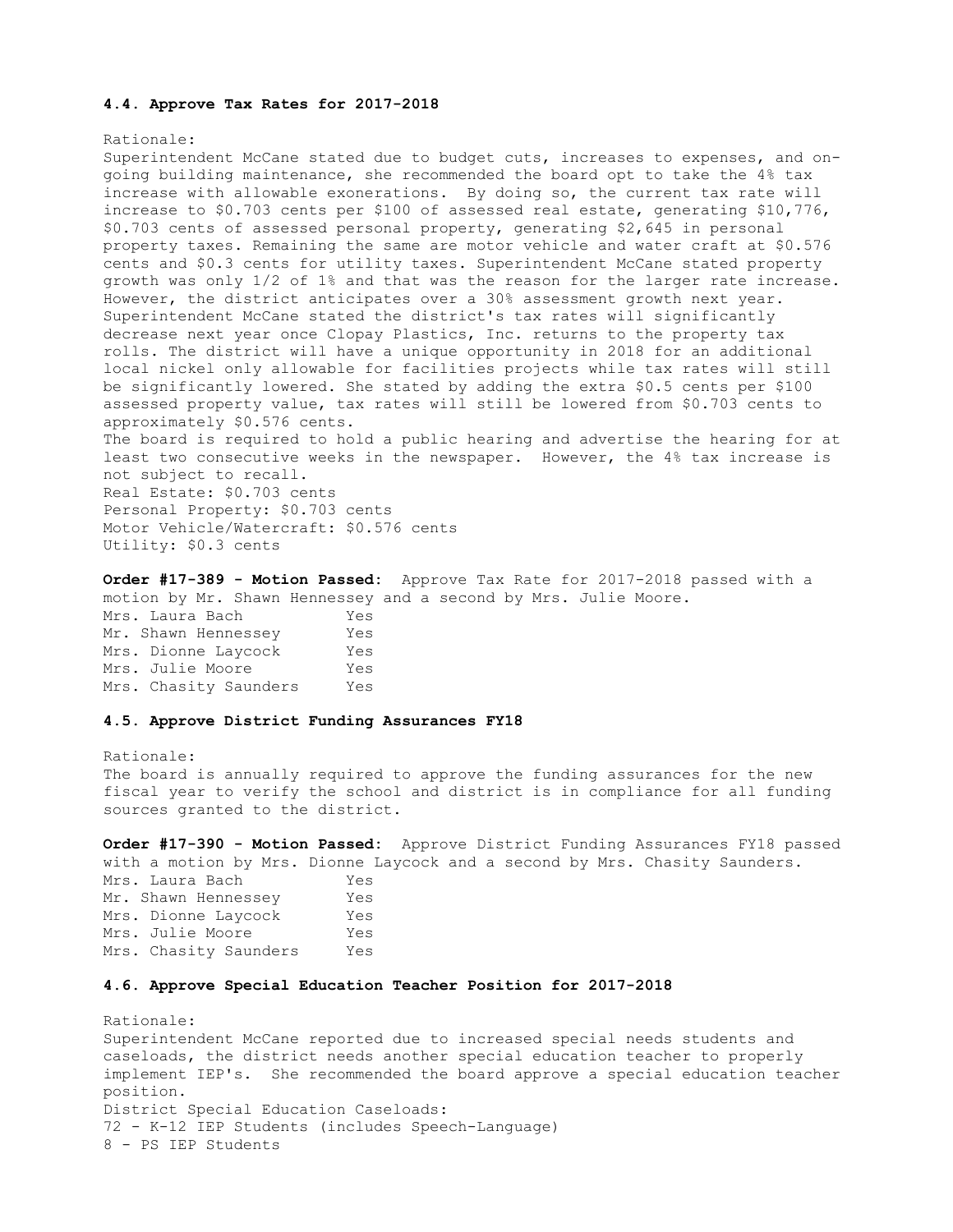2 - Special Education Teachers 1 - Speech Language Pathologist

3 - Instructional Assistants

**Order #17-391 - Motion Passed:** Approve Special Education Teacher Position for 2017-2018 passed with a motion by Mrs. Julie Moore and a second by Mrs. Dionne Laycock.

Mrs. Laura Bach Yes Mr. Shawn Hennessey Yes Mrs. Dionne Laycock Yes Mrs. Julie Moore Yes Mrs. Chasity Saunders Yes

# **4.7. Approve Data Security and Data Breach Awareness Report**

Rationale:

Director of Technology, Tim Litteral presented a Data Security and Data Breach Awareness Report as required by Aug. 31st annually.

**Order #17-392 - Motion Passed:** Approve Data Security and Data Breach Awareness Report passed with a motion by Mrs. Dionne Laycock and a second by Mrs. Chasity Saunders. Mrs. Laura Bach Yes Mr. Shawn Hennessey Yes Mrs. Dionne Laycock Yes Mrs. Julie Moore Yes Mrs. Chasity Saunders Yes

### **4.8. Approve Second Reading of 2017 Board Policies**

Rationale: Proposed changes reflect new legal requirements, as well as "best practice" recommendations from KSBA. Please note the following: KRS 160.340 requires that board policies be kept up to date by filing annual amendments thereto by August 15. HB 520 provides for charter school authorization, application, and evaluation of applications and contracts with a charter school Board of Directors. However, this process won't be officially defined until the Kentucky Board of Education promulgates formal regulations. At the top of each draft is the legal and/or recommended rationale for the proposed change. In the body of each draft, new language is underlined. Language with strike through is recommended for deletion.

**Order #17-393 - Motion Passed:** Approve Second Reading of 2017 Board Policies passed with a motion by Mrs. Chasity Saunders and a second by Mrs. Julie Moore.

Mrs. Laura Bach Yes Mr. Shawn Hennessey Yes Mrs. Dionne Laycock Yes Mrs. Julie Moore Yes Mrs. Chasity Saunders Yes

## **4.9. Approve Second Reading of Board Policy 03.121**

Rationale:

The current board policy on certified salaries does not include the definition of "experience" as outlined in KRS 157.310 to 157.440. In recent years, this has been applicable to certified employees not able to perform duties. This would clarify questions that may arise in the future by adding the statute definition to board policy.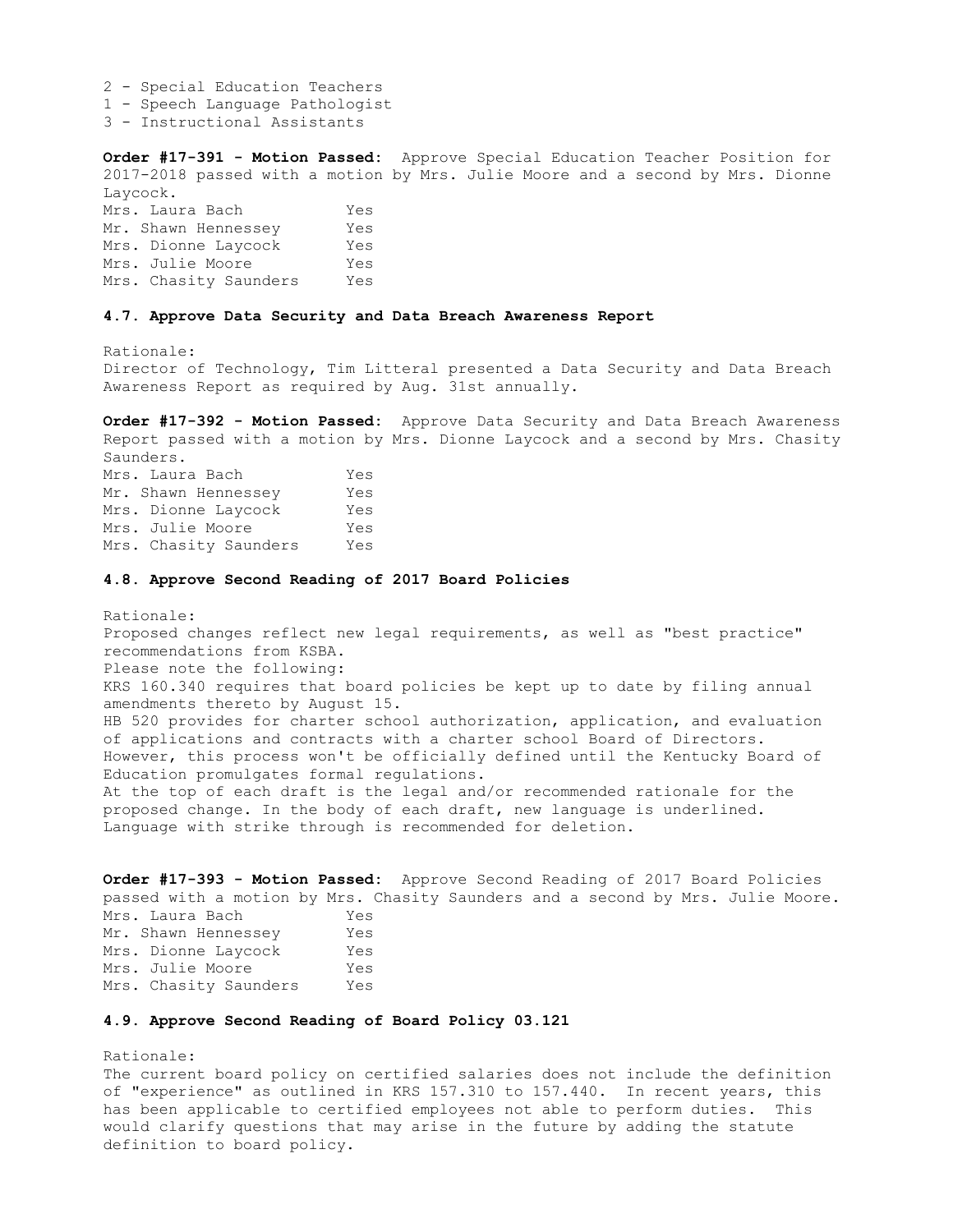"Experience" means employment as a teacher, other than as a substitute or nursery school teacher, for a minimum of one hundred forty (140) days during a school year in a public or nonpublic elementary or secondary school or college or university that is approved by the public accrediting authority in the state in which the teaching duties were performed. A teacher who is employed by the board for at least one hundred forty (140) days of a school year and who performs teaching duties for the equivalent of at least seventy (70) full school days during that school year, regardless of the schedule on which those duties were performed, shall be credited with one (1) year experience. A teacher who is employed by a board for at least one hundred forty (140) days during each of two (2) school years and who performs teaching duties for the equivalent of at least seventy (70) full school days during those years shall be credited with one (1) year of experience. No more than one (1) year of experience shall be credited for the performance of teaching duties during a single school year.

**Order #17-394 - Motion Passed:** Approve Second Reading of Board Policy 03.121 passed with a motion by Mr. Shawn Hennessey and a second by Mrs. Dionne Laycock.

| Mrs. Laura Bach       | Yes |
|-----------------------|-----|
| Mr. Shawn Hennessey   | Yes |
| Mrs. Dionne Laycock   | Yes |
| Mrs. Julie Moore      | Yes |
| Mrs. Chasity Saunders | Yes |

### **5. Business Consent Items**

**Order #17-395 - Motion Passed:** Approval of the Business and Consent items as presented passed with a motion by Mrs. Chasity Saunders and a second by Mrs. Julie Moore.

| Mrs. Laura Bach       | Yes |
|-----------------------|-----|
| Mr. Shawn Hennessey   | Yes |
| Mrs. Dionne Laycock   | Yes |
| Mrs. Julie Moore      | Yes |
| Mrs. Chasity Saunders | Yes |

**5.1. Approve Previous Meeting Minutes** 

**5.2. Approve Trip Request** 

- **5.3. Approve Use of Building Request**
- **5.4. Approve Bills**
- **5.5. Approve Treasurer's Report**

**6. Adjournment** 

Rationale:

 August 21st: Solar Eclipse August 25th: Fall Picture Day September 1st: Fall Sports Pictures September 2nd: Annual Alumni & Friends Dinner @ 6:00 p.m. September 4th: Labor Day - No School September 11th: Patriot Day September 14th: Board Team Training; "Recallable Nickel" 4:00-6:00 p.m. and Board Meeting @ 6:00 p.m.